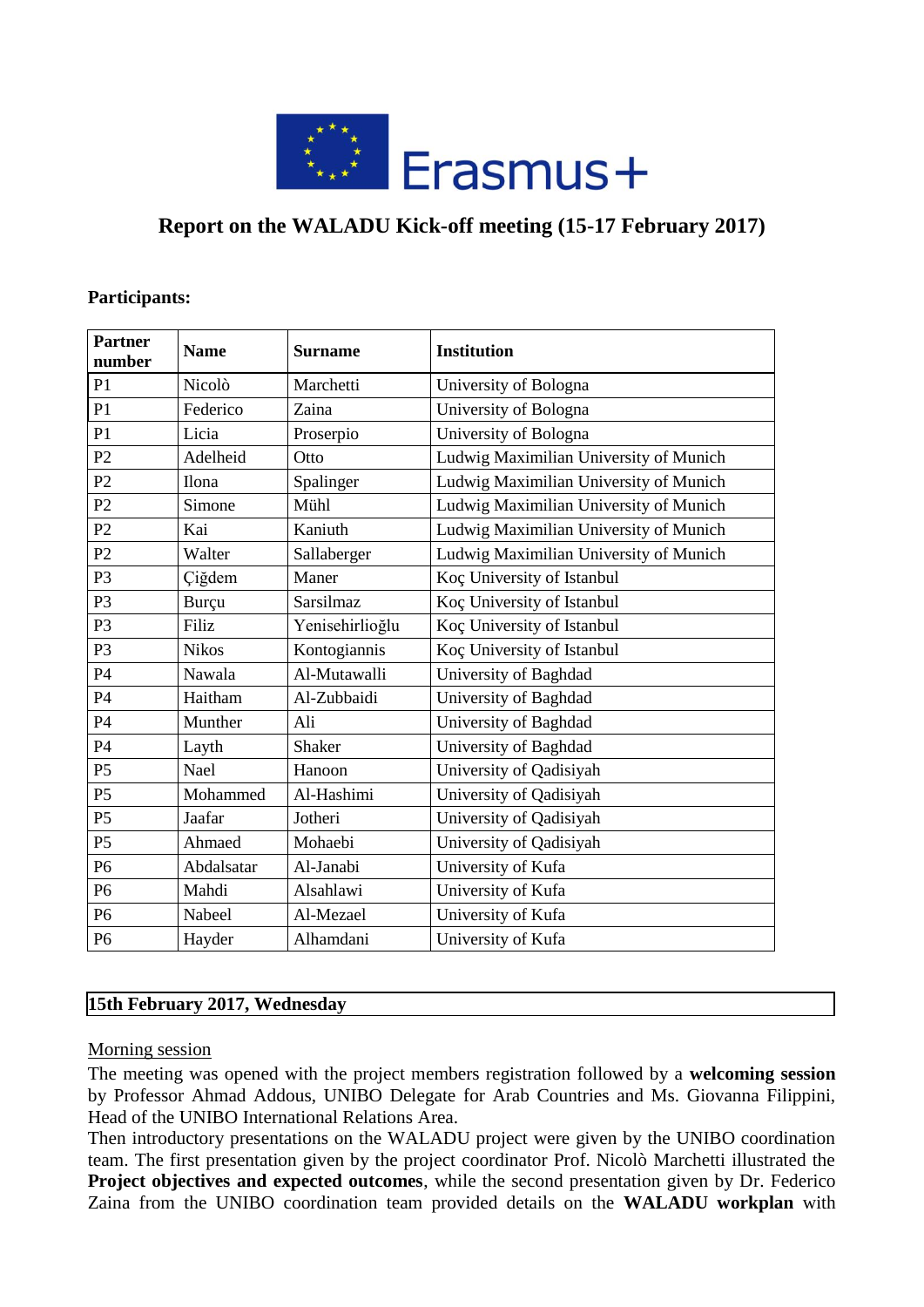particular regards to the description of **Work Packages 1, 2, 3, 4, 5, 6, 7 and 8**. See the following ppt presentations in the Project Dropbox folder: *WALADU presentation WALADU workplan* 

#### Afternoon session

During the afternoon session the project coordinator together with the WP1 leader from the University of Qadisiyah presented the **WP1 activities and objectives**. After the presentation, all the partners gave their feedbacks helping to better frame the WP1 tasks.

The rest of the session was dedicated **to introduce the current general situation in the Iraqi HEIs focusing on issues and needs** (with a presentation from Prof. Nawala Al-Mutawalli from the University of Baghdad), and to present the **BA courses in archaeology and ancient history in each Iraqi partner university**. Prof. Nawala Al-Mutawalli and Prof. Haitham Al-Zubbaidi presented the BA courses in archaeology at the University of Baghdad, Dr. Jaafar Jotheri presented the BA courses in archaeology at the University of Qadisiyah, while Dr. Hayder Alhamdani and Dr. Abdulsattar Al-Janabi presented the BA courses in archaeology at the University of Kufa. These presentations will help all the partner in their need analysis that will be the base for set up future project activities. See the relevant ppt presentations in the Project Dropbox folder (Baghdad did not present a ppt):

*Al-Qadisiyah BA courses in archaeology Kufa BA degree courses in archaeology*

#### **16th February 2017, Thursday**

#### Morning session

The morning session was dedicated to the contractual, administrative and financial aspects of the project, with presentations given by UNIBO coordination team.

A first presentation by Ms. Licia Proserpio from the UNIBO coordination team provided the partners with details on the Erasmus+ Capacity Building KA2 programme contractual framework: the Grant Agreement with all its Annex and the Partnership Agreement (plus the other management documents as the Erasmus + Guide and the Guidelines for the use of the grant). The Consortium has decided to sign bilateral Partnership Agreements that will be drafted and signed in the month of March. The template provided by EACEA will be modified according to the needs of the different partners. The Consortium acknowledge that the first challenges will be opening institutional bank account in Iraq that will allow a smooth transfer of the project funds. All Iraqi partner commit to enquire on this as soon as possible after the meeting. An interactive quiz session followed the presentation.

The second presentation of the morning was on the administrative and financial management of the project budget following EACEA regulation. The presentation focuses the difference between unit cost and real cost. The Consortium acknowledge the challenges that travel cost might give: in fact the real cost of the travels from Iraq to EU is much higher that the unit cost provided. For this reason the partner agree that the Coordinator will manage travel cost for all the Iraqi partners. EU partners will decide how to proceed on this and the decision will be included in the Partnership Agreement. The Consortium decides that UNIBO will also manage the cost of stay for each meeting and mobility. When a project meeting is hosted by a different partner, UNIBO will agree with the partner the amount to transfer. The Consortium agrees that Equipment will be bought the next year and the requirements will be discussed during next project meetings. An interactive quiz session followed the presentation.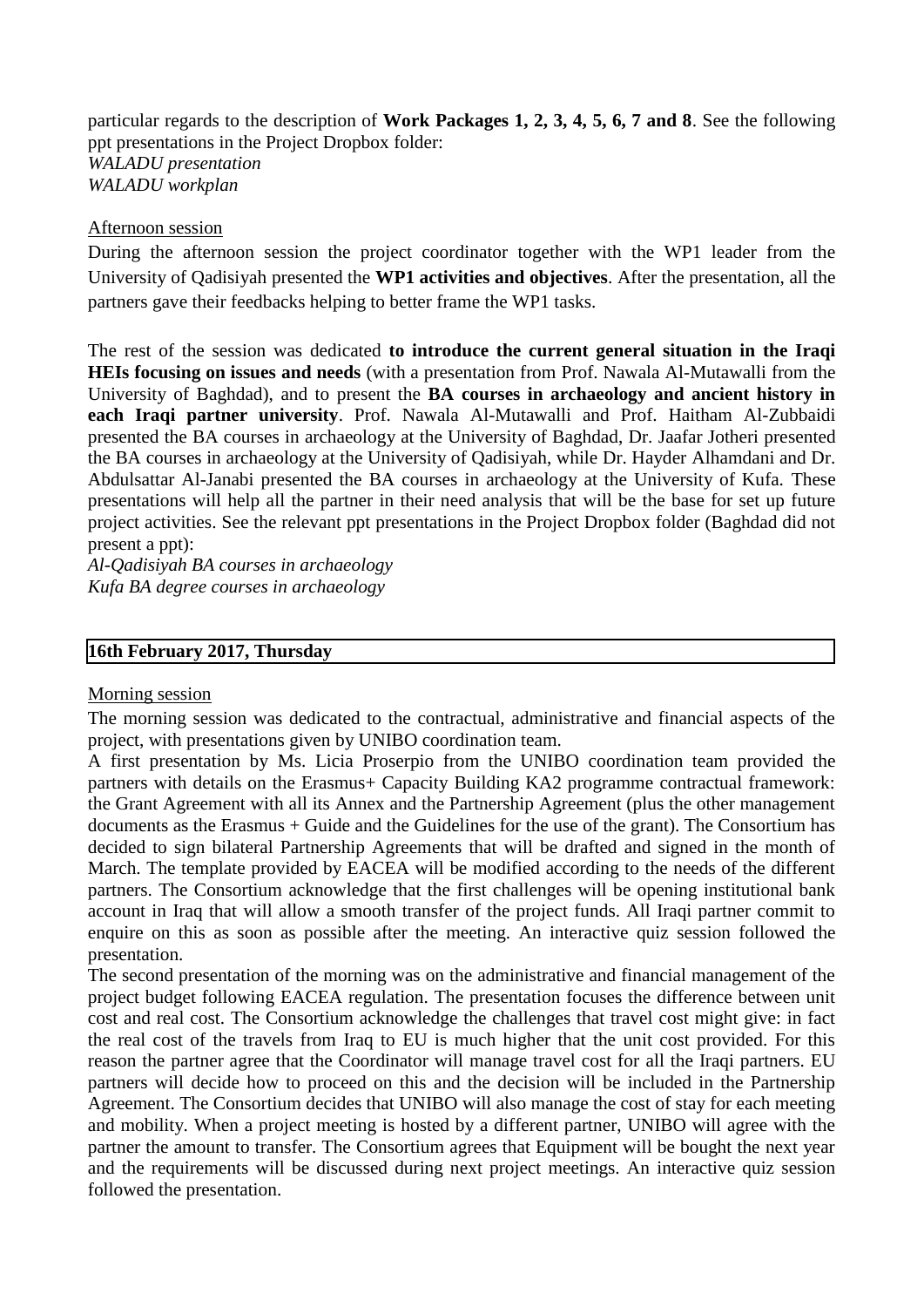During the last part of the morning the UNIBO coordination team illustrated the **managerial and communication strategies** foreseen for the WALADU project proposal. The Consortium decided to strengthen the operative team, in order to have more people involved and improve our efficiency in this specific ambit of the project. Moreover, the Consortium also decided to change the name from Steering Committee to Operative Committee with the aim of highlighting its function among the partners and to better frame its scopes and the duties of each committee member.

| <b>OPERATIONAL COMMITTEE</b> |              |                  |                                        |
|------------------------------|--------------|------------------|----------------------------------------|
| <b>Partner</b><br>number     | <b>Name</b>  | <b>Surname</b>   | <b>Institution</b>                     |
| P <sub>1</sub>               | Nicolò       | Marchetti        | University of Bologna                  |
| P <sub>1</sub>               | Federico     | Zaina            | University of Bologna                  |
| P <sub>1</sub>               | Licia        | Proserpio        | University of Bologna                  |
| P <sub>2</sub>               | Adelheid     | Otto             | Ludwig Maximilian University of Munich |
| P <sub>2</sub>               | <b>Ilona</b> | Spalinger        | Ludwig Maximilian University of Munich |
| P <sub>3</sub>               | Ciğdem       | Maner            | Koç University of Istanbul             |
| P <sub>3</sub>               | Burçu        | <b>Sarsilmaz</b> | Koc University of Istanbul             |
| <b>P4</b>                    | Nawala       | Al-Mutawalli     | University of Baghdad                  |
| <b>P4</b>                    | Haitham      | Al-Zubbaidi      | University of Baghdad                  |
| P <sub>5</sub>               | Mohammed     | Al-Hashimi       | University of Qadisiyah                |
| <b>P5</b>                    | Jaafar       | Jotheri          | University of Qadisiyah                |
| P <sub>6</sub>               | Abdalsatar   | Al-Janabi        | University of Kufa                     |
| P <sub>6</sub>               | Hayder       | Alhamdani        | University of Kufa                     |

The following members have been agreed on:

Durther, the quality and monitoring committee has been strengthened by adding members to it, the new members agreed on have been:

| <b>QUALITY AND MONITORING COMMITTEE</b> |               |                 |                                        |
|-----------------------------------------|---------------|-----------------|----------------------------------------|
| <b>Partner</b><br>number                | <b>Name</b>   | <b>Surname</b>  | <b>Institution</b>                     |
| P <sub>1</sub>                          | <b>Nicolò</b> | Marchetti       | University of Bologna                  |
| P <sub>2</sub>                          | Simone        | Mühl            | Ludwig Maximilian University of Munich |
| P <sub>2</sub>                          | Kai           | Kaniuth         | Ludwig Maximilian University of Munich |
| P <sub>3</sub>                          | Filiz.        | Yenisehirlioğlu | Koç University of Istanbul             |
| P <sub>3</sub>                          | <b>Nikos</b>  | Kontogiannis    | Koç University of Istanbul             |
| <b>P4</b>                               | Munther       | Ali             | University of Baghdad                  |
| P <sub>4</sub>                          | Layth         | Shaker          | University of Baghdad                  |
| P <sub>5</sub>                          | Nael          | Hanoon          | University of Qadisiyah                |
| P <sub>5</sub>                          | Ahmaed        | Mohaebi         | University of Qadisiyah                |
| P <sub>6</sub>                          | Mahdi         | Alsahlawi       | University of Kufa                     |
| P <sub>6</sub>                          | Nabeel        | Al-Mezael       | University of Kufa                     |

With regards to the Communication strategies, the WALADU partners approved the following actions: activation of a **project email** [disci.waladu@unibo.it](mailto:disci.waladu@unibo.it) and project mailing list.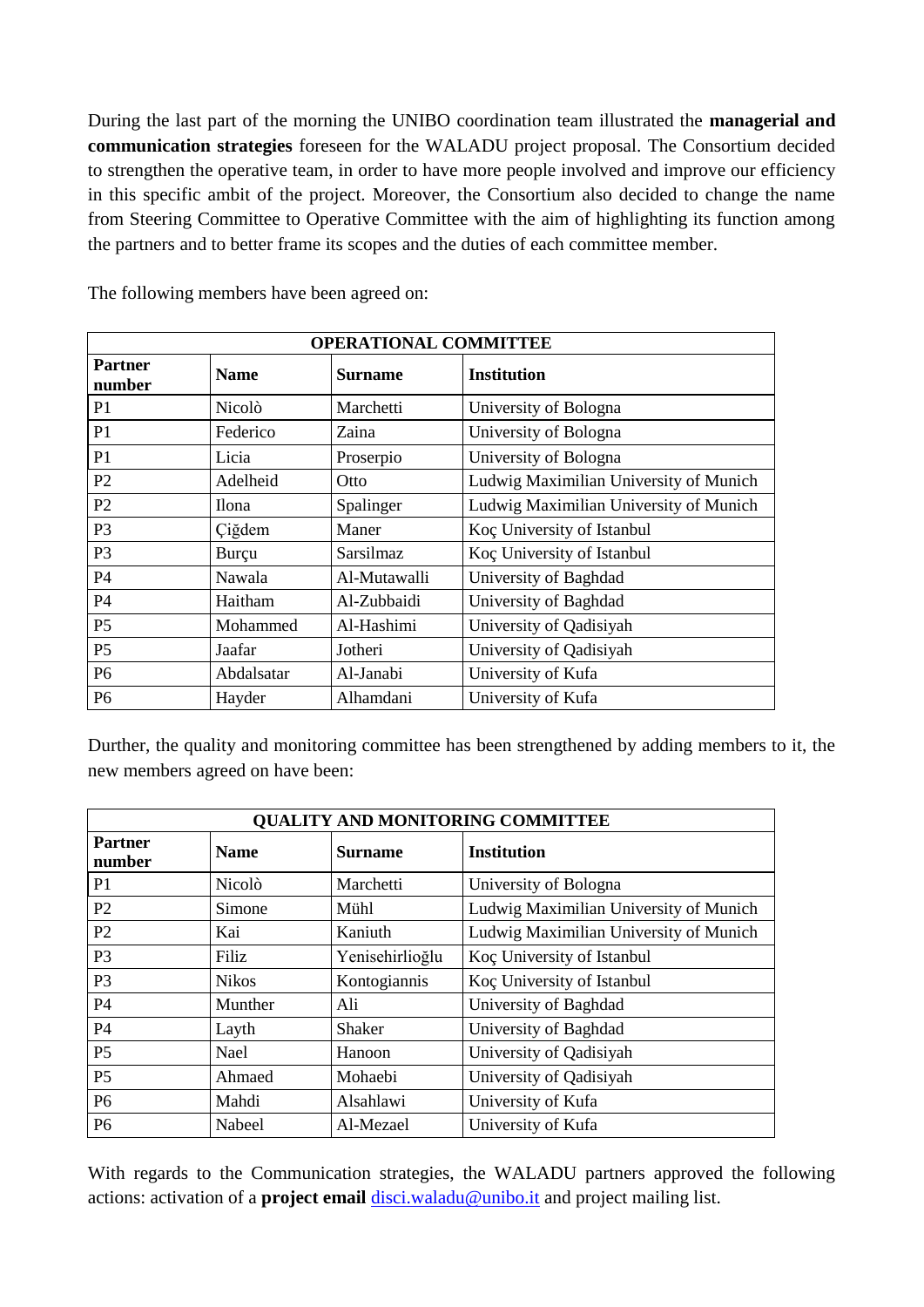See the ppt presentations in the Project Dropbox folder: *WALADU Contractual Management WALADU Financial Managemetn WALADU management and communication*

### Afternoon session

During the afternoon, the European partners illustrated the recent trends and new in the study of archaeology in Europe and the potential connection with the labor market. The **innovative approaches in European archaeology teaching** have been presented by the LMU team leader Prof. Adelheid Otto, while the **potential connections between archaeology and the stakeholders/labor market** have been described by the Koç team leader Prof. Çiğdem Maner.

All info are available in the ppt presentations (in the Project Dropbox folder):

*Koç – How to involve local stakeholders LMU - Digital Teaching*

Then the three **European partners presented the BA degree courses** at their universities, focusing on the objectives, the students profiles, the academic contents and the evaluation systems. See the ppt presentations in the Project Dropbox folder (Baghdad did not present any ppt):

*UNIBO BA degree courses in archaeology*

*Koç BA degree courses in archaeology LMU BA Degree courses in Archaeology part 1*

*LMU BA Degree courses in Archaeology part 2*

# **17th February 2017, Friday**

Morning session

During the morning session the deadlines for WP 1, WP 5, WP 6 and WP 7 activities (February – August 2017) have been scheduled. In addition to this a preliminary working agenda has been set for WP 2 activities (September 2017 – January 2018).

With regards to the **WP 1 activities**, the WALADU project team approved the following working agenda:

| WP 1 operative schedule (February $-$ August 2017) |                                                                |
|----------------------------------------------------|----------------------------------------------------------------|
| <b>Deadline</b>                                    | <b>Activities</b>                                              |
|                                                    | 1. List of BA courses and teaching units in Iraqi Universities |
| Early April 2017                                   | 2. Preliminary list of local stakeholders                      |
|                                                    | 3. Info on accreditation procedures                            |
| Mid April 2017                                     | Operational committee meeting (via Skype)                      |
| Early June 2017                                    | Workshop with stakeholders in each Iraqi University            |
|                                                    | 1. Report on the assessment of needs                           |
| Early July 2017                                    | 2. Report on the stakeholders involvement in the BA degrees    |
|                                                    | 3. Report on the accreditation procedures for new BA courses   |
| Middle July 2017                                   | Call for application for WP 2 training                         |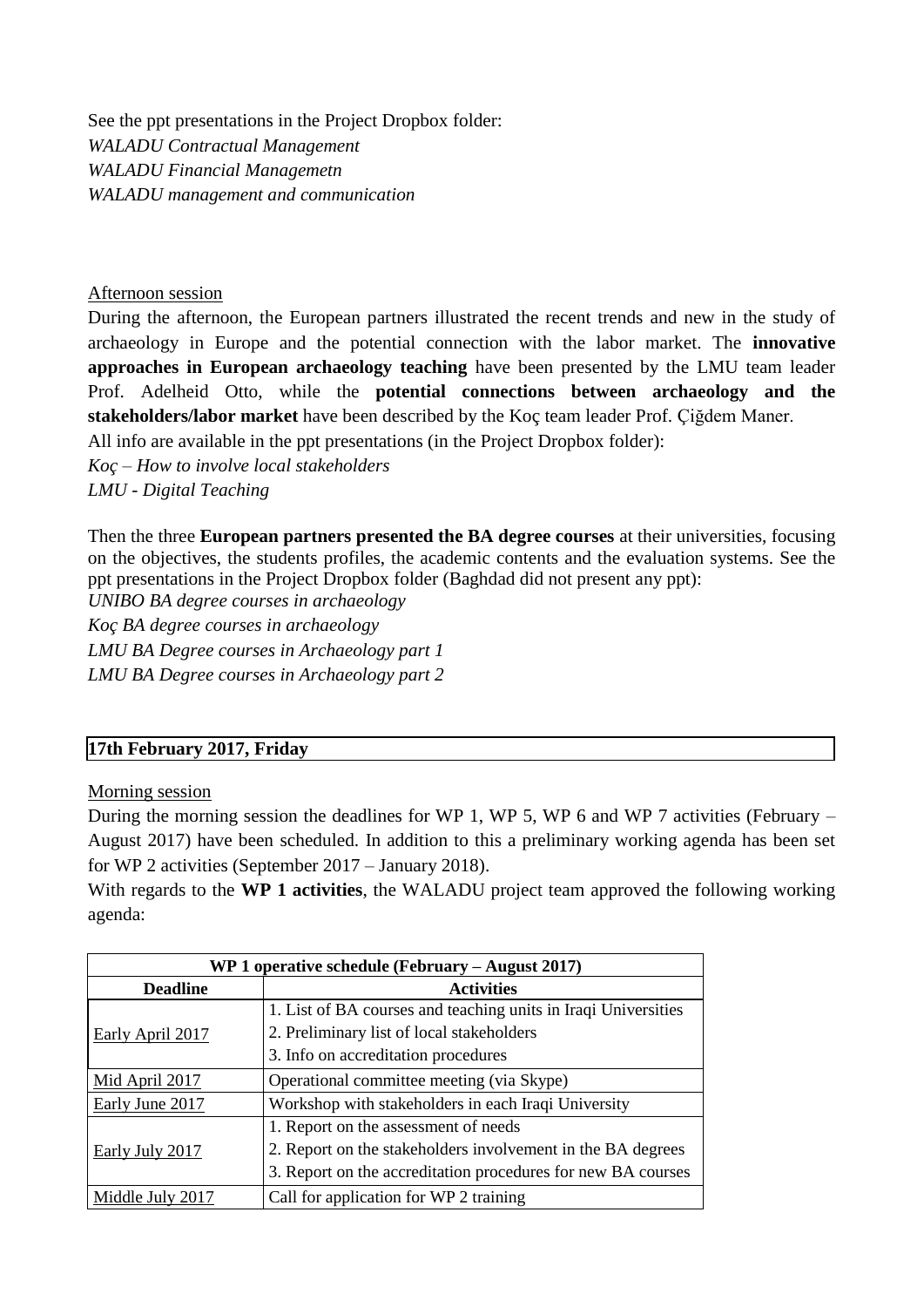Early August 2017 WP 1 Outputs published in website

Then the **WP 5 administrative and financial activities** where discussed and approved by the WALADU project team approved according to the following agenda for the period of February – August 2017:

| WP 5 administrative and financial schedule (February $-$ August 2017) |                                                                     |  |
|-----------------------------------------------------------------------|---------------------------------------------------------------------|--|
| <b>Deadline</b>                                                       | <b>Activities</b>                                                   |  |
| Late February 2017                                                    | List of Iraqi administrative staff for WP 2 training                |  |
|                                                                       | 1. Bank accounts of the Iraqi teams                                 |  |
|                                                                       | 2. Job contracts of the Iraqi project members                       |  |
| 10 March 2017                                                         | 3. Pay-slips of the Iraqi project members                           |  |
|                                                                       | 4. Partnership agreements signed with the rest of the project teams |  |

Morevoer, in order to to facilitate document sharing between project coordinator and partners a **WALADU Dropbox folder** has been created. The folder will contain different types of documents including:

- Financial reporting tools (Timesheet, Convention for Staff Costs and Individual Mobility Report forms) are shared with project partners.
- Ppt presentation and photos of each meeting and future activities
- Partnership agreements, including annexes, together with the detailed partners' budget will be shared
- A contact list including all partners will be shared

Then the WALADU project team approved the following agenda for WP 7 dissemination activities to be carried out by the University of Baghdad as team leader during the period of February – August 2017:

| WP 7 dissemination schedule (February $-$ August 2017) |                                                                                                                                                                                                                                                   |  |
|--------------------------------------------------------|---------------------------------------------------------------------------------------------------------------------------------------------------------------------------------------------------------------------------------------------------|--|
| <b>Deadline</b>                                        | <b>Activities</b>                                                                                                                                                                                                                                 |  |
| 10 March 2017                                          | 1. List of scholars in the field of Humanities in the three Iraqi<br>universities<br>2. List of public and private associations to send info about the<br>project<br>3. Newsletter uploaded every 2 weeks<br>4. Sub-contract for the project logo |  |

The Consortium decided to ask University of Bologna to create a project website as soon as possible to have it active by the end of March 2017. For this reason, the website will be not subcontracted but created by UNIBO team "in house". The partners agree that the website can be only in English (and not in dual language as initially throught), while the project Facebook page will be in Arabic. The FB page will be managed by the University of Baghdad team.

The WALADU project team approved a preliminary agenda for WP 2 training activities during the period of September 2017 – January 2018 to be confirmed during the next meeting in Istanbul: